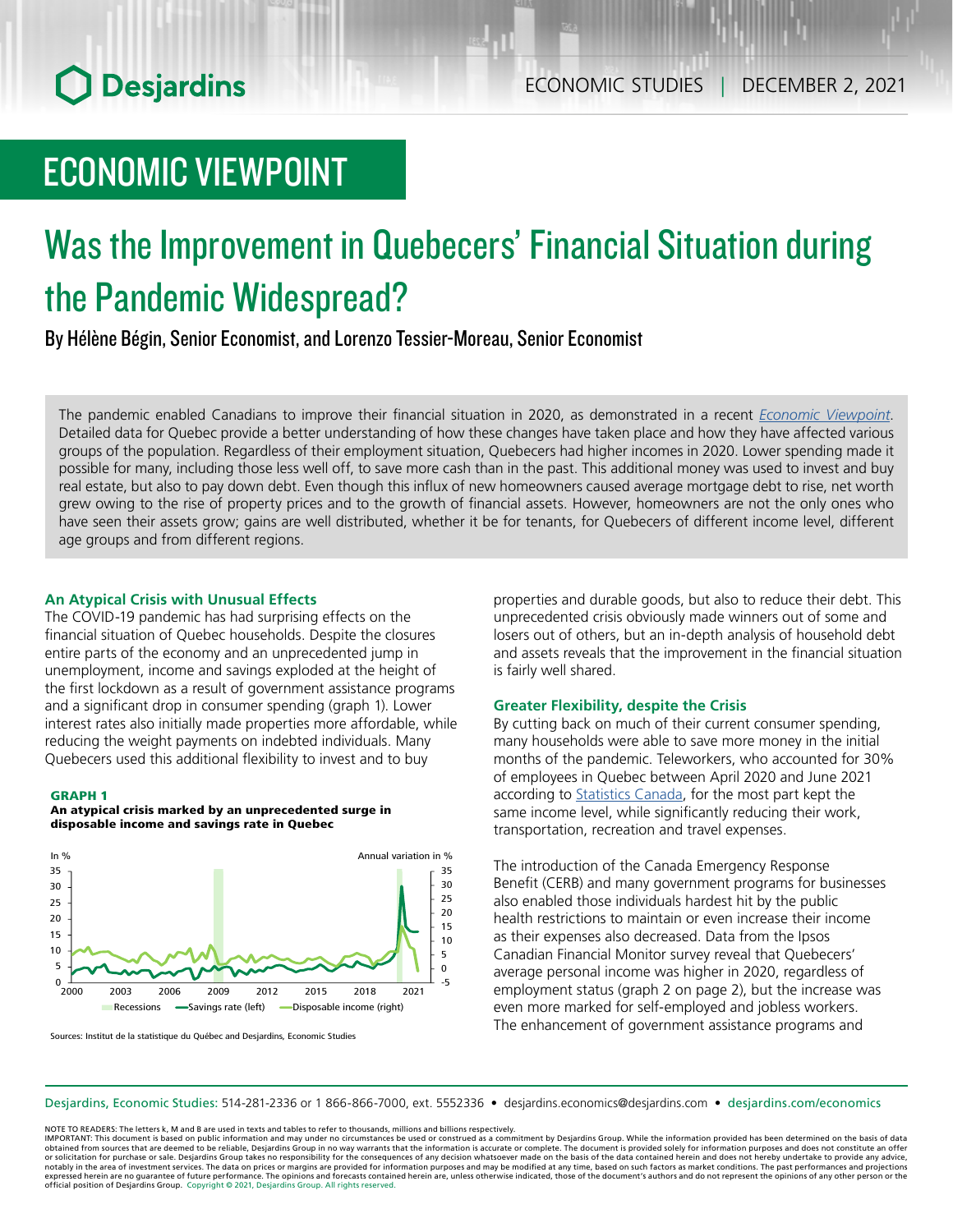#### GRAPH 2

Average personal income was higher in 2020, regardless of employment status



Sources: Ipsos and Desjardins, Economic Studies

the introduction of CERB appear to have definitely played an important role in increasing income for these categories.

## **More Disposable Cash and Savings**

The first visible effect of the pandemic on household finances was the accumulation of significant amounts of liquidity. Overall, individuals were able to accumulate more money in their accounts as well as in traditional savings products in 2020, while paying down their consumer debt, particularly credit card and line of credit balances.<sup>1</sup> Money accumulated in chequing accounts therefore jumped impressively by over 60% between 2019 and 2020 from an average of \$4,300 to close to \$7,000 (graph 3). Another interesting fact is that the positive effects of the pandemic on disposable cash affected those less well off as much as those who are more affluent. The proportion of individuals with less than \$2,000 in total financial assets dropped from 39% in 2019 to 31% in 2020. Conversely, the proportion of individuals with between \$2,000 and \$5,000 was pretty much

#### GRAPH 3

Disposable cash and savings jumped, while consumer debt fell in Quebec



\* For all individuals, including those with no assets or debt. Sources: Ipsos and Desjardins, Economic Studies

1 For more details, see: *[How Has the Pandemic Affected Canadians' Financial](https://www.desjardins.com/ressources/pdf/pv110121e.pdf?resVer=1635774549000)  [Situation across the Country?](https://www.desjardins.com/ressources/pdf/pv110121e.pdf?resVer=1635774549000)*, Desjardins, Economic Studies, *Economic Viewpoint*, November 1, 2021, 5 p.

#### GRAPH 4



The proportion of individuals with a total of less than \$2,000 in financial assets declined in Quebec



stable, whereas all the other sub-categories with more total financial assets saw their share increase (graph 4).

### **Solid Growth for Investments**

It is not just cash and traditional savings that increased in Quebecers' portfolio, as all types of investments rose significantly in 2020. Out of all types of investment products, stocks and mutual funds saw the most significant growth (graph 5). In that respect, 2020 also differs from previous years. In 2019, growth in the average value of Quebecers' stock portfolio was 23.9%, following very closely the total returns of the Canadian S&P/TSX stock market index, which was at 22.9%. In 2020, however, despite much lower returns of 5.6% for the stock market index, the average stock portfolio in the population surveyed by Ipsos grew by 65%, meaning that new investments rather than returns were the main driver of growth.





\* For all individuals, including those without financial assets. Sources: Ipsos and Desjardins, Economic Studies

## **Additional Savings Made Ownership Accessible to Many**

Although many types of investments were popular during the pandemic, few made as many headlines as real estate. The additional flexibility unblocked by Quebecers allowed many to access ownership or invest in a secondary residence. Among the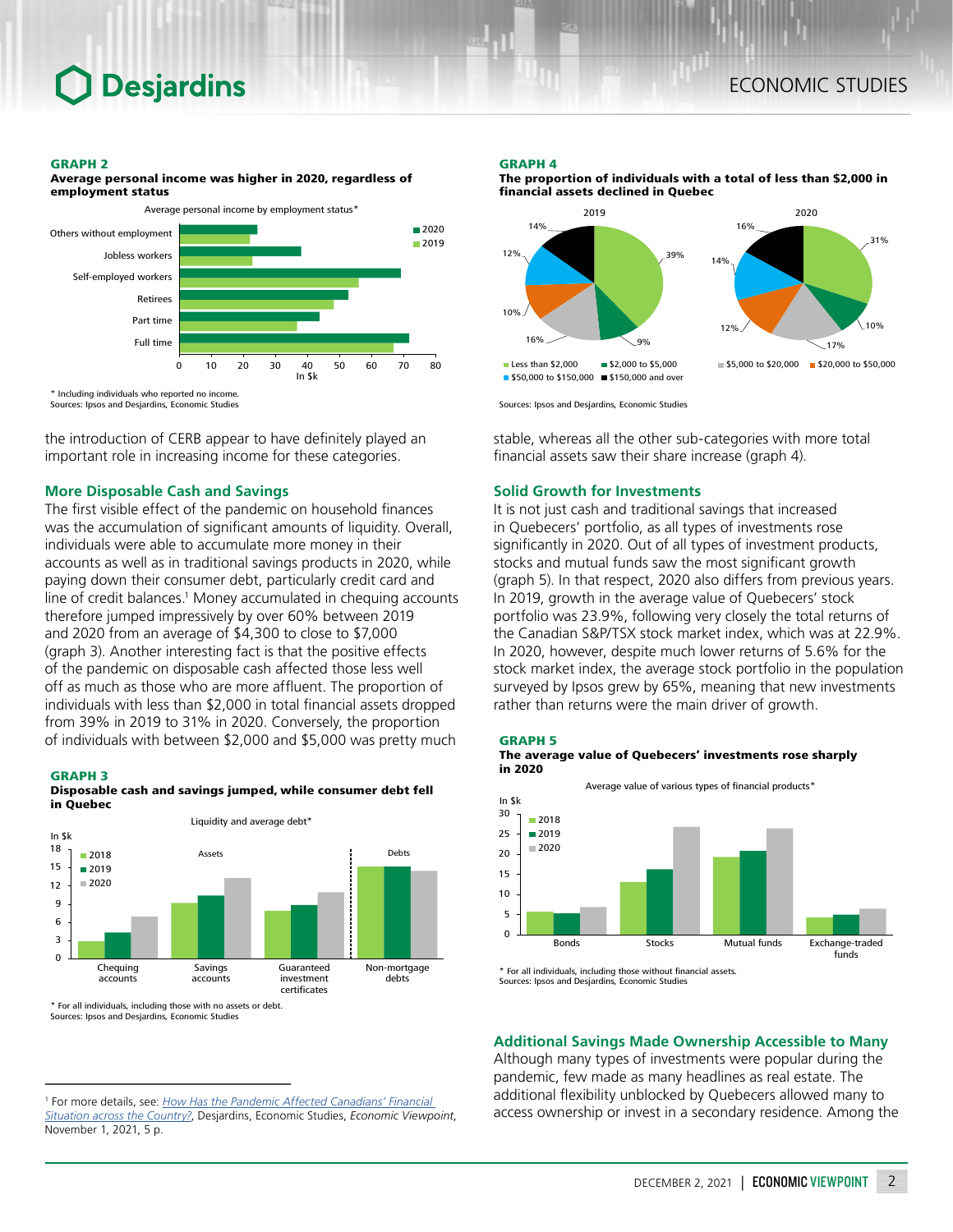population sampled by Ipsos, close to 65% of individuals were homeowners in 2020, compared to around 60% in 2019. The youngest age groups, that is, from 18 to 29 years of age and from 30 to 39 years of age, account for the largest share of this increase in the number of homeowners (graph 6). High demand for properties on the housing market quickly drove up mortgage debt. New homeowners must generally use more credit to finance the purchase of a home than individuals who already have capital accumulated with their property.

GRAPH 6

Proportion of Quebecers who are homeowners



Sources: Ipsos and Desjardins, Economic Studies

## **Higher Mortgage Debt, but Also Higher Assets for Homeowners**

Although mortgage debt rose, the value of the associated assets also saw strong growth in 2020 due to a 16.5% increase in property prices in Quebec. Moreover, the spike in the value of financial assets added to the surge in the value of real estate assets. It therefore follows that net worth, that is, the sum of all assets held less all debts, rose substantially last year.

The evolution of this key indicator of the financial situation are very different for homeowners and tenants. In the case of homeowners, a significant share of their assets lies in the value of their home, but they generally have much more debt in the form of mortgage loans. Tenants are generally much less indebted, but their assets are also much lower. In 2020, Quebecers who owned properties saw their average net worth increase from \$373,000 to \$428,000, whereas tenants saw theirs rise from \$27,000 to \$40,000. Although the level is significantly lower for tenants, their net assets nevertheless jumped \$13,000 on average, or 46.6%, over the past year. Homeowners clearly made more, with a gain of \$55,000 on average. However, this 14.8% increase is more comparable to the one seen in 2019 (graph 7).

#### **Widespread Improvement in the Financial Situation**

It is reassuring to see that the improvement in Quebecers' net worth in 2020 is well distributed across the various categories of individuals. Even though major disparities remain between Quebecers' net worth based on their income level, it increased

#### GRAPH 7

Although homeowners have much higher net worth, the net worth of tenants grew considerably in 2020



Sources: Ipsos and Desjardins, Economic Studies

in each of the sub-groups we identified (graph 8). The increase for individuals with an income below \$30,000 annually even reached 15.9% between 2019 and 2020. Relative to 2019 net worth, this is the strongest growth of all the income brackets. Quebecers with the lowest incomes have no doubt benefited the most from the enhancement of government assistance programs, such as CERB. Some low-income essential workers also received premiums to encourage them to work despite more difficult conditions during the pandemic. It is also worth noting that for low-income individuals, a small improvement in flexibility can make a big difference in their ability to save.

#### GRAPH 8 Net worth increased for all income brackets



Sources: Ipsos and Desjardins, Economic Studies

All age groups saw their net worth rise (graph 9 on page 4). However, the increase was significantly lower for the youngest (under 29 years of age). First, this is the group with the lowest proportion of homeowners. Fewer of them therefore benefited from the increase in property values. Furthermore, as discussed earlier, the increase in the number of homeowners was more marked in this group. It seems likely that more of them went into debt to buy their first property, without necessarily profiting from gains in its value.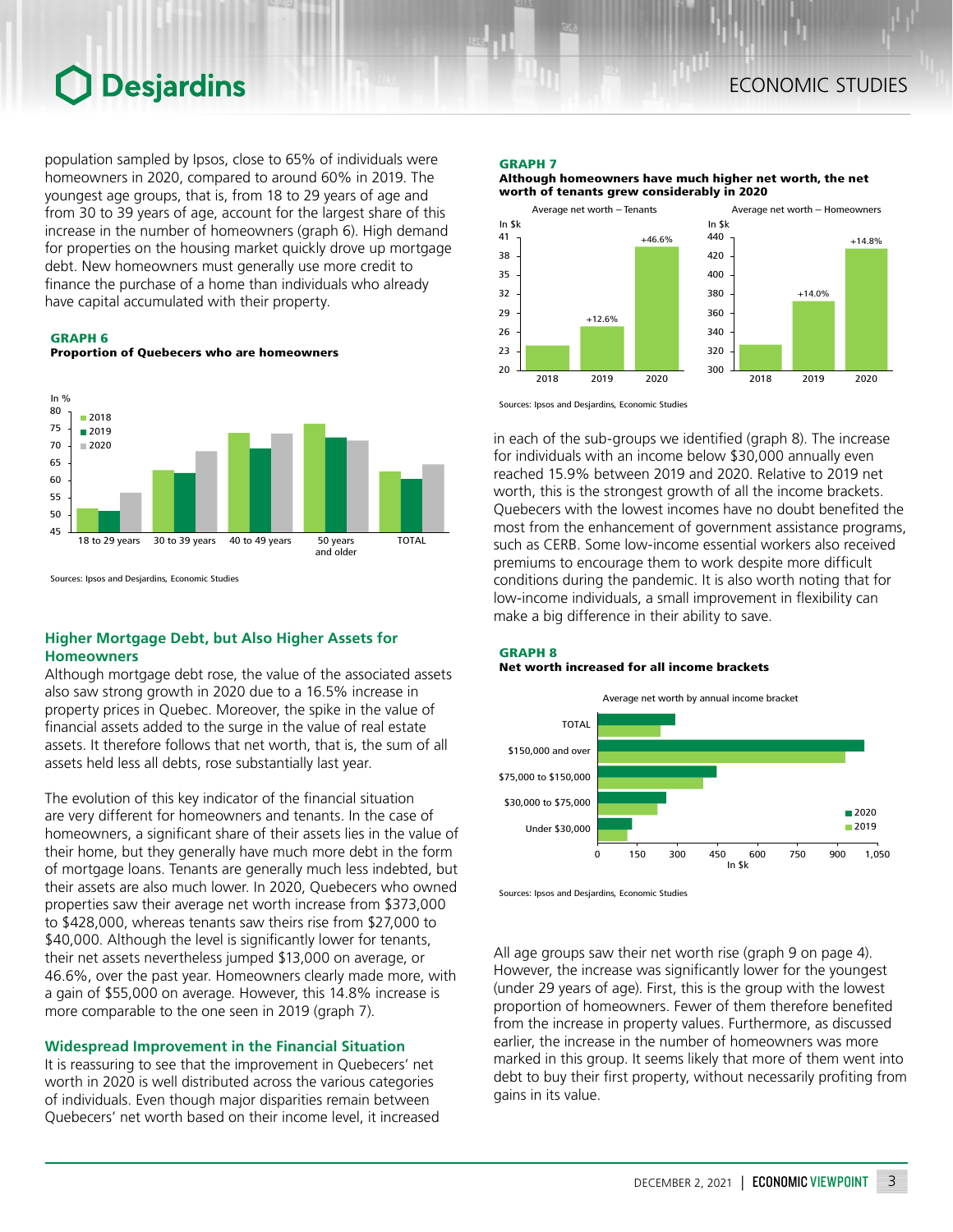#### GRAPH 9



The increase in net worth was significantly lower for the youngest age group



### **What Regions Stand Out?**

The rise in individuals' net worth was widespread in Quebec, but some differences can be seen by region. First, the increase in net worth was more notable in the Montreal census metropolitan area (CMA) than in the rest of the province (graph 10). The metropolis posted 26.4% growth from one year to the next due to the increase in financial assets as well as the value of real estate.

#### GRAPH 10

#### Net worth increased in Montreal and rural areas in particular



CMA: Census metropolitan area Sources: Ipsos and Desjardins, Economic Studies

In the rest of the province, growth in net worth was 20.3%. Mid-size cities, from 10,000 to 1,000,000 inhabitants, including the Quebec CMA had the smallest increase in average net worth. The net worth of individuals living in rural areas (under 10,000 inhabitants) also experienced good growth, so much so that it even surpassed that of small cities (10,000 to 100,000 inhabitants) in 2020. Here, the effect of the exodus of city dwellers to the countryside is clear. It is primarily growth in the value of real estate assets in a context of strong demand for secondary residences and country homes that explains the increase in net worth in less densely populated areas.

## **What about the Most At-Risk Individuals?**

Beyond regional differences and major categories of age and income, it may be worth looking at the importance of individuals whose debt levels pose the greatest risk. The debtto-asset ratio (DAR), calculated as total debt relative to total assets, can help better identify vulnerable individuals. Again, developments regarding this indicator were encouraging in 2020. The proportion of indebted individuals with a low DAR (under 0.5%) rose from 64.2% to 68.4%, whereas all higher DAR categories saw decreases (graph 11). The percentage of individuals with a DAR above the 2.0 critical threshold identified by the Bank of Canada<sup>2</sup> (BoC) declined from 6.9% in 2019 to 5.5% in 2020.Although this development is positive, this does not necessarily mean that we should stop worrying about the risk posed by rising debt.

#### GRAPH 11 Distribution of indebted individuals by DAR



DAR: Debt-to-asset ratio Sources: Ipsos and Desjardins, Economic Studies

## **Outlook for 2021 and Onward**

Some trends that started in 2020 should continue in 2021. Although income growth has slowed and the savings rate has decreased compared to the first year of the pandemic, growth in the value of financial and real estate assets continued in 2021, which will keep driving Quebecers' asset growth. Over the first three quarters of the year, the S&P/TSX index has already posted a cumulative growth of 15.1%, whereas home prices have risen 12.5% in Quebec (graph 12 on page 5). Savings accumulated in chequing accounts and in term savings products have also continued to grow, but at a much more moderate pace. According to the Institut de la statistique du Québec (ISQ), total cumulative deposits in Quebecers' accounts appearing on the balance sheet of chartered banks and the Desjardins Group posted an annual growth rate of 7.2% in the second quarter of 2021, a slowdown from the 12% recorded in 2020.

<sup>2</sup> For more details, see: *[Financial System Review](https://www.bankofcanada.ca/wp-content/uploads/2010/04/fsr_1206.pdf)*, Bank of Canada, December 2006, 73 p.